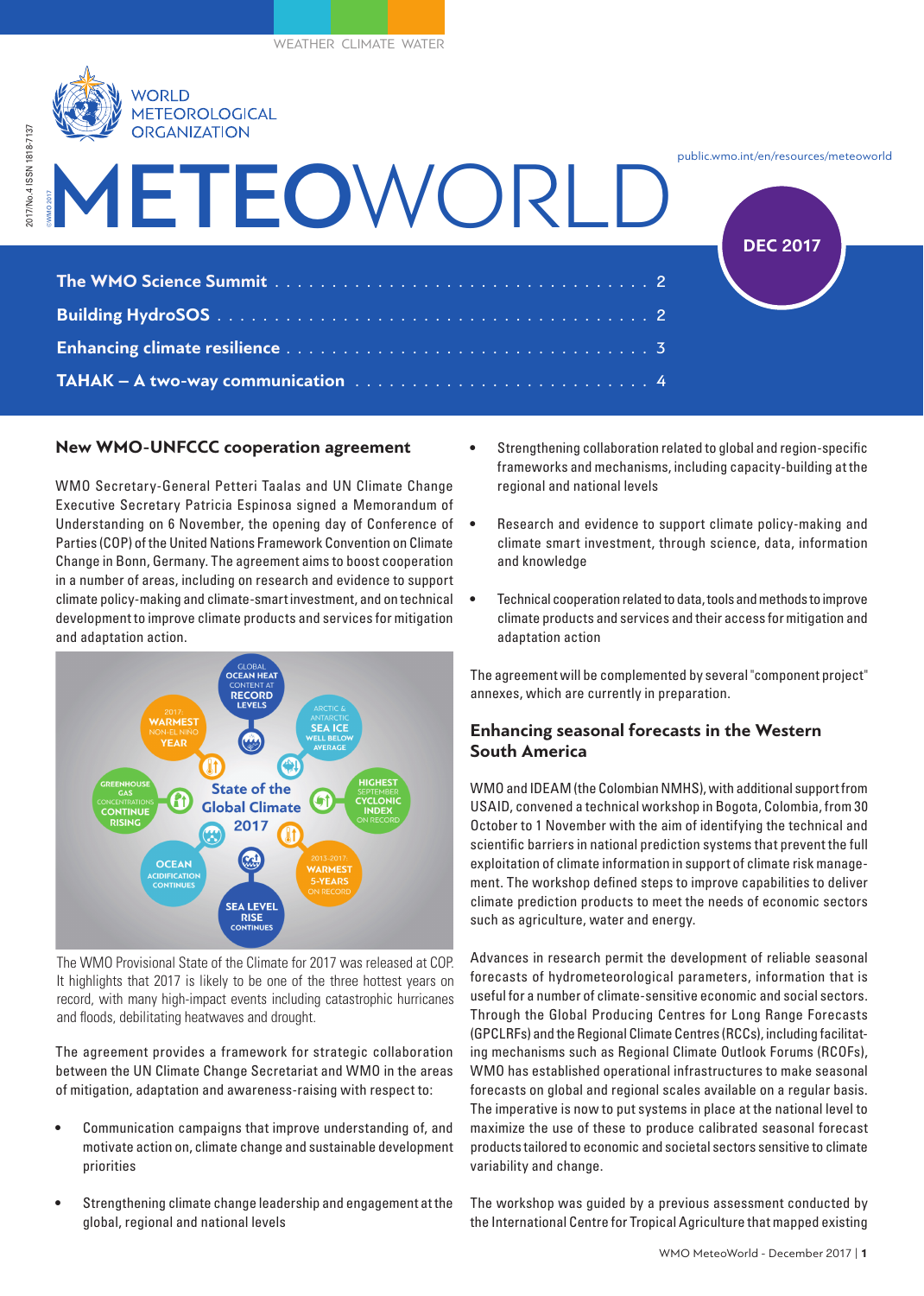climate services in Colombia as part of an international initiative led by USAID. Key stakeholders – representing public and private sectors, civil society and academia – joined the experts in seasonal and sub-seasonal forecasting and representatives of IDEAM, DMC (the Chilean NMHS), SENAMHI (the Peruvian NMHS) and CIIFEN (a WMO RCC) for the first day of the worskhop to present their climate data and information needs.

The second day of the workshop was dedicated to the exploration of internationally-used methods and tools for producing seasonal forecasts at regional and national levels. Emphasis was placed on the verification of the quality and the confidence of the seasonal prediction. CIIFEN also made its regional climate information portal available to support national climate services.

The workshop defined a set of actions to guide the implementation of an improved seasonal forecast system for Colombia to make better use of global and regional seasonal prediction model products statistically-downscaled to the national level and enhanced by national data to support country level decision-making. This implementation plan will be part of a regional proposal to the Adaptation Fund to be submitted in 2018 by Chile, Colombia and Peru, which will focus on calibrating seasonal forecasts for users to make better decisions in key sectors such as agriculture, energy and water management.

### **The WMO Science Summit**

The WMO Commission for Atmospheric Sciences held a Science Summit on Seamless Research for Weather, Climate, Water and Environment at WMO headquarters in Geneva from 20 to 22 October. The Summit defined a new framework for collaboration to achieve urgently needed breakthroughs in our understanding of the Earth system and to transform knowledge and technologies into concrete services for humanity.

The Summit focused on five topics identified as crucial for the years to come:

- **Seamless prediction in 2023** improving predictive capacity across weather, climate, water and environment
- **Future infrastructures** planning and investing in future infrastructures (computing, data-handling, observations)
- **Science for services** developing and implementing a new interactive model for integrating research and operations
- **Nurturing scientific talents** guaranteeing the sustainable development of science; breaking through geographical, gender and age barriers; ensuring institutional continuity and transfer of knowledge
- **Innovation and resources** Catalyzing innovation and mobilizing resources in weather, climate, water and environment research globally and locally.

The Summit created an inclusive, informal and interactive forum for leading scientists from academia, the WMO community and the private sector, as well as the representatives of funding agencies, to prioritize the key issues to be addressed in the five areas. Keynote addresses, panel discussions and breakout group debates permitted the participants to share thoughts on how to promote both local and The Summit outcomes fed directly into the Commission for Atmospheric Science assembly, which took place immediately after the Summit, and will guide the proposals of the Commission to the 2019 World Meteorological Congress. More details on the outcome of the Science Summit will be made available in a set of upcoming publications.

# **HKO, a "Centennial Observing Station"**

WMO Secretary-General Petteri Taalas awarded a certificate to the Hong Kong Observatory (HKO) on 18 October officially accrediting it as a WMO Centennial Observing Station. The certificate was presented to HKO Director Shun Chi-ming, at WMO headquarters in Geneva.

In order to promote the rescue, preservation and continuation of long-term climate records, in 2016 WMO started providing formal recognition to stations nominated by governments as Centennial Observing Stations. Taken together as an international network, these stations are able to tell a unique story of recent climate history.

The Hong Kong Observatory has been collecting regular meteorological observations at its headquarters since 1884, documenting how the climate has varied over the years due to both man-made climate change and the effects of local urbanization. These data are an invaluable source of climate information for Hong Kong and the world.

Sixty stations around the world have been accredited. The full list is available at public.wmo.int/en/our-mandate/what-we-do/observations/ long-term-observing-stations

# **Building HydroSOS**

Leading hydrologists from around the world met in Entebbe, Uganda, from 26 to 29 September to discuss a four-year plan to implement the WMO Hydrological Status and Outlook System (HydroSOS), which will be capable of assessing hydrological variability on a global scale. The group also looked at how HydroSOS can help deliver the United Nations Sustainable Development Goal 6, which stresses the importance of attaining human health, environmental sustainability and economic prosperity through access to safe water and sanitation, and sound management of freshwater ecosystems.

Currently some 20 million people around the world are at risk from flooding, but that figure could rise to 50 million in the next 15 years according to the World Resources Institute. The World Economic Forum estimates that the effects of drought across the globe cost up to US\$ 8 billion a year from losses in agricultural and related businesses. However, there is no global hydrological monitoring, modelling and reporting system to warn of impending flood or drought situations. HydroSOS will use a combination of local ground-based data, global scale remotely-sensed satellite data, global/regional/national weather and climate forecast models and global hydrological models to help inform government bodies, regional and international aid agencies, and affected populations through their NMHSs of expected flood or drought risks.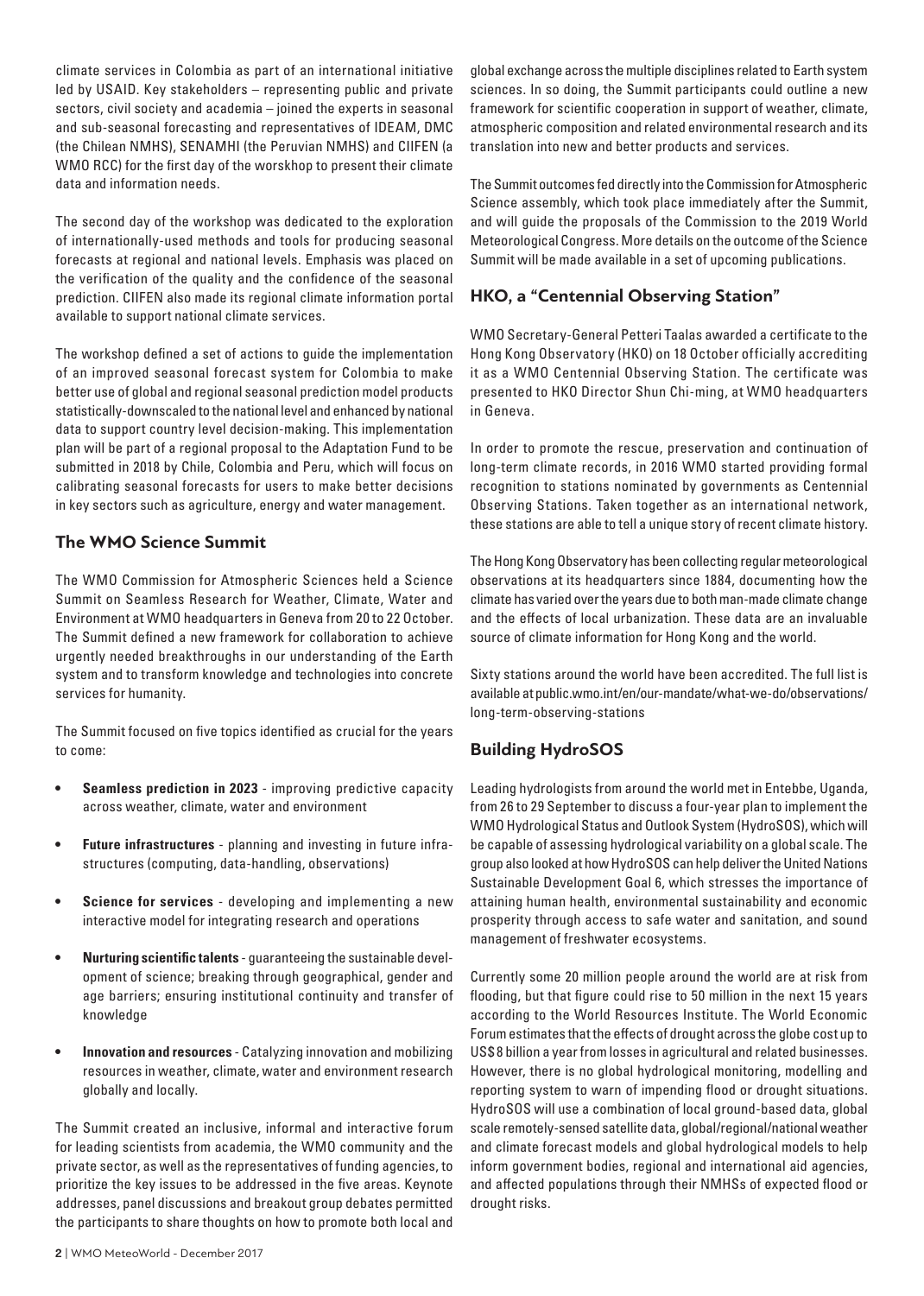"HydroSOS builds on WMO initiatives on hydrological monitoring, data sharing and seasonal meteorological and hydrological forecasting to deliver accessible and actionable hydrological information, especially for flood and drought impacted populations," said Johannes Cullman, Director of the WMO Climate and Water Department.

# **National Adaptation Plans, Vehicles for climate service implementation**

Over the last months, WMO has led sessions in a series of regional training workshops designed to support countries in advancing their National Adaptation Plans (NAPs), key instruments for scaling up climate action under the United Nations Framework Convention on Climate Change (UNFCCC). The WMO aims to help the countries to benefit from scientific information on climate variability, trends and extremes and to demonstrate how these can be imbedden in their sustainable development strategies, so that they serve as vehicles for implementing the climate services needed to achieve the best possible climate-related development outcomes.

The first workshop in Seoul, Republic of Korea, in September focused on mainstreaming climate change adaptation into water resources. Over 50 policymakers and technical specialists from 20 countries in Asia attended. "Asia is the world's most vulnerable region for water insecurity, impacting approximately 75% of the population. There is no doubt that climate change adaptation is crucial to water management," said Young-hoon Kim, Director-General of Climate and Future Policy Bureau, Ministry of Environment, Republic of Korea.

The second workshop was held in Abidjan, Cote d'Ivoire, from 17 to 19 October to support their medium-to long term climate change adaptation planning processes. Over 20 delegates from 12 countries in Africa attended. In her keynote speech, Anne Desirée Ouloto, Minister for Urban Sanitation, Environment and Sustainable Development, emphasized the need for such capacity-building efforts in the region, "It is evident that successful climate resilience requires good planning and prioritization. However, our countries lack the technical, technological and financial capacity to effectively mainstream climate change into the national and local planning process."

The workshops are part of the National Adaptation Plan Global Support Programme (NAP-GSP), led by the United Nations Development Programme and the United Nations Environment Programme, and financed through the Least Developed Country Fund of the Global Environment Facility. NAP-GSP assists countries with medium and long-term climate change adaptation planning and budgeting.

#### **New working arrangement for AMDAR**

WMO and the International Air Transport Association (IATA) established a new Working Arrangement on the Operation of the Aircraft Meteorological Data Relay (AMDAR) Programme in July. It commits the two organizations to develop a business case and framework for future collaboration on the operation, expansion and enhancement of AMDAR.

AMDAR automates the measurement and transmission of meteorological data from an aircraft of participating airlines to NMHSs. Such data is of high value to the global meteorological community as it enhances forecasting accuracy for all users of weather services, including aviation.

AMDAR is a key component of the WMO Integrated Global Observing System (WIGOS). It has been operating successfully in Europe, North America, Asia and Oceania for years. However, there are gaps in the AMDAR network in Central and Northern Africa, areas of Eastern Europe, Western Asia, the Southwest Pacific and the Middle East, and limited funds available for further expansion.

Having formalized the Working Arrangement, WMO Secretary-General Petteri Taalas and IATA Director General Alexandre de Juniac discussed how IATA's 265 airlines, which cover over 117 countries, can best contribute to AMDAR. Forty airlines presently relay around 700 000 aircraft-based observations per day through AMDAR, so there is a potential to at least double the number of participating carriers. An initial draft Concept of Operations (ConOps) for AMDAR is expected for review by both organizations at the end of 2017.

IATA and WMO will also evaluate the feasibility of establishing an AMDAR Programme Expansion Fund (APEF) to cover developmental and ongoing costs associated with the participation of airlines in regions with least developed countries. The fund would not only be based on contributions from participating AMDAR countries but also on contributions from other donor sources that support least developed countries.

The IATA and WMO collaboration would expand AMDAR to new geographical areas while introducing measures to give participating airlines better control over and access to the data they provide. It would thus extend and broaden the benefits that this public-private partnership provides to the meteorological, aviation and wider public communities.

# **Enhancing climate resilience**

MeteoSwiss and the University of Bern co-convened a session at the 4th International Conference on Research for Development (ICRD) from 5 to 8 September to exchange experiences on how to enhance climate resilience of for the poorest in our societies who are often unprepared for and have limited possibilities to cope with the impacts of climate change and variability. Such climate services could also provide financial benefits to the stakeholders in question. A study within the Climandes[1] project, which is financed by the Swiss Agency for Development and Cooperation (SDC), demonstrated that for coffee and maize the return on investments on an early warning system for high-impact weather and climate events would be more than US\$ 100 million over 10 years in Peru.

Keynote speeches, a panel discussion and posters emphasized that the success and sustainability of climate services largely depends on strategic partnerships between suppliers, users, government and civil society. However, it is vital to define the roles and required capabilities of each partner.

High-quality climate data is the foundation for climate services. But many developing and emerging countries lack the resources for collecting and processing such data – measuring infrastructure or data management capabilities. Governments need to prioritize this area and seek out international cooperation to strengthen national services.

Climate services are also only valuable if they are used, and they will only be used if they fit the user's needs. The engagement of users in the development, dissemination and application of climate services can dramatically improve their fitness-to-purpose. Social sciences